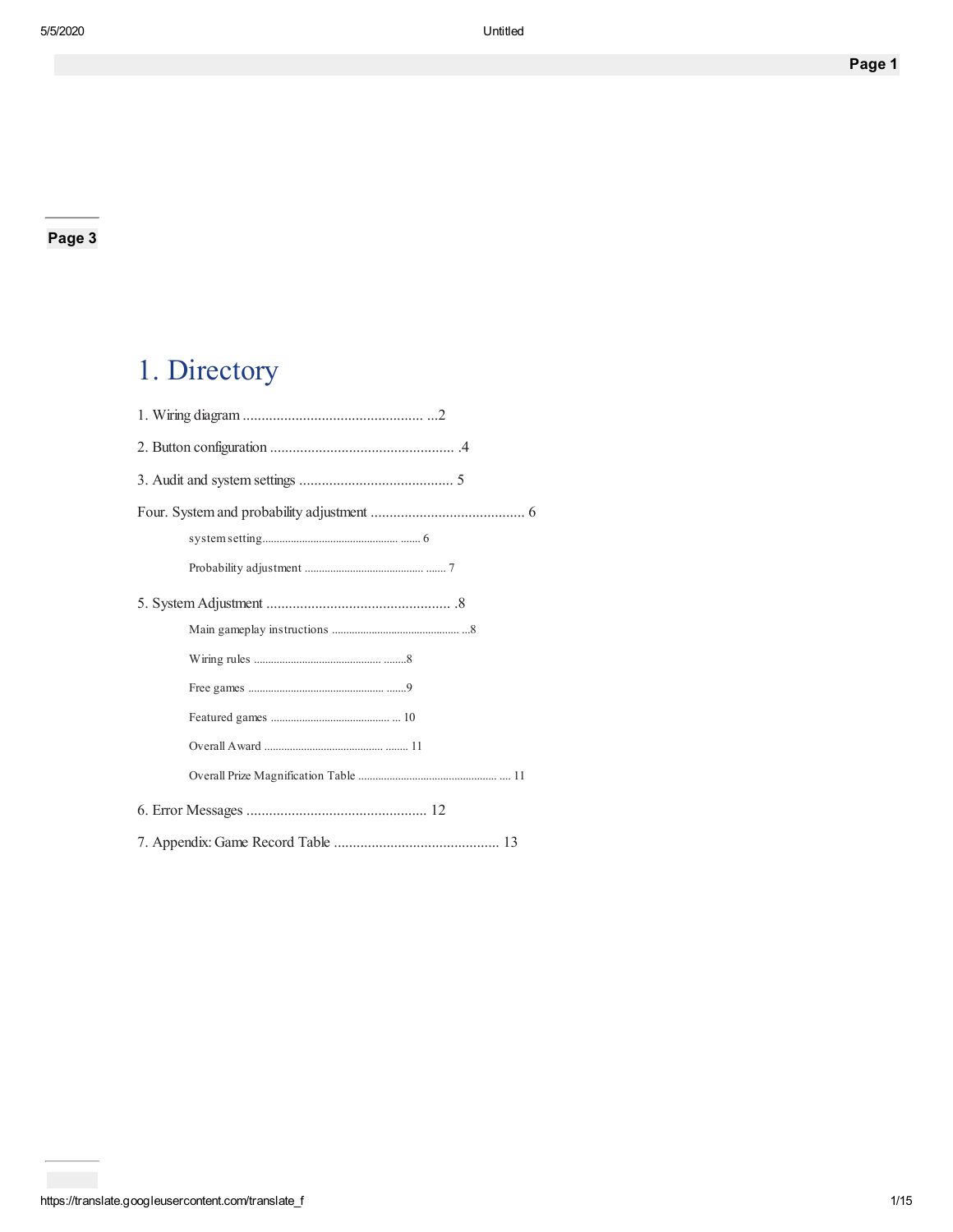# 1. Wiring diagram

#### 36 Wiring

| Part face                                            | 36 Pins        | Solder surface                                |
|------------------------------------------------------|----------------|-----------------------------------------------|
|                                                      | 1              |                                               |
| Right channel $(+)$                                  | 2              | Right channel (-)                             |
| Left channel $(+)$                                   | 3              | Left channel $(-)$                            |
| Stop 1 button / reward button                        | $\overline{4}$ |                                               |
| Stop 2 key                                           | 5              |                                               |
| Stop 3 button / Continue button                      | 6              |                                               |
| Stop 4 key                                           | 7              |                                               |
|                                                      | 8              |                                               |
| Start button / Score button / Full stop button       | 9              |                                               |
| Stop 5 key / bet key                                 | 10             |                                               |
| Automatic game keys                                  | 11             |                                               |
| Maximum bet key                                      | 12             |                                               |
| Description key                                      | 13             |                                               |
|                                                      | 14             |                                               |
|                                                      | 15             |                                               |
|                                                      | 16             |                                               |
| Banknote machine                                     | 17             |                                               |
| Coin key                                             | 18             | Split key                                     |
|                                                      | 19             |                                               |
| Audit key                                            | 20             | Test key                                      |
| Refund button                                        | twenty one     | Wash key                                      |
|                                                      |                | twenty twRefund / Return Lottery Motor Switch |
|                                                      | twenty three   |                                               |
| Score table                                          | twenty four    |                                               |
| Banknote table                                       | 25             |                                               |
| Coin Table                                           | 26             |                                               |
| Refund table                                         | 27             | Jackpot Lights                                |
| Washing table                                        | 28             | Jackpot lights                                |
| Lamp: Start button / Score button / Full stop button | 29             | Lamp: Stop 1 button / reward button           |
| Lights: Stop 5 keys / bet key                        | 30             | Lamp: Stop 2 button                           |
| Lights: automatic game keys                          | 31             | Lights: Stop 3 button / Continue button       |

| Part face             | 36 Pins | Solder surface    |
|-----------------------|---------|-------------------|
| Lamp: Maximum bet key | 32      | Light: Stop 4 key |
| Lamp: Help button     | 33      |                   |
|                       | 34      | Refund lamp       |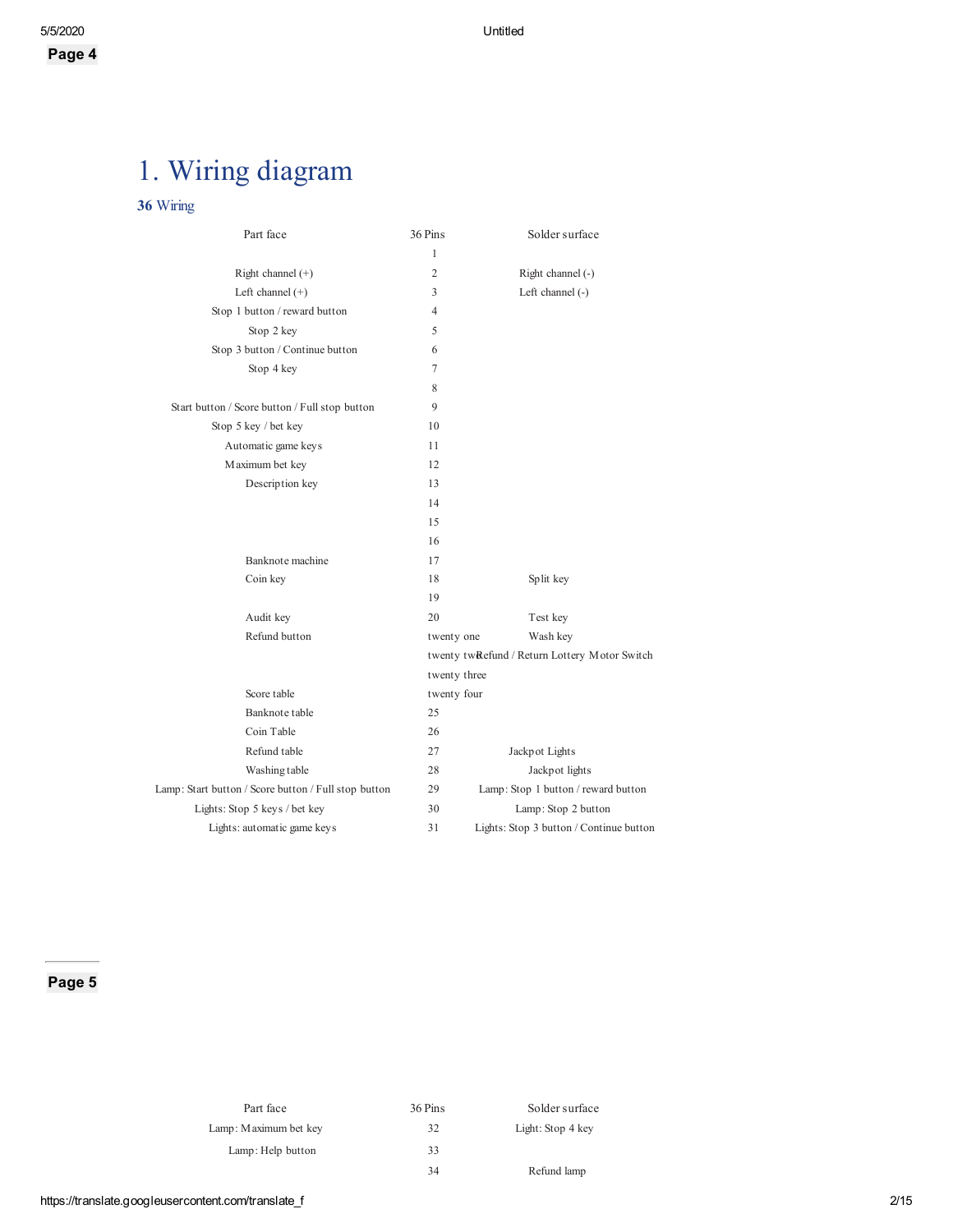| 5/5/2020 |                                   |                  | Untitled             |
|----------|-----------------------------------|------------------|----------------------|
|          |                                   | 35               |                      |
|          | Ground                            | 36               | Ground               |
|          |                                   |                  |                      |
|          | 10 Wiring                         |                  |                      |
|          | Part face                         | 10 Pins          | Solder surface       |
|          | $\operatorname{GND}$              | $\mathbf{1}$     | <b>GND</b>           |
|          | $\operatorname{GND}$              | $\boldsymbol{2}$ | $\operatorname{GND}$ |
|          | $+5V$                             | 3                | $+5V$                |
|          | $+5V$                             | $\overline{4}$   | $+5V$                |
|          | $+12V$                            | 5                | $+12V$               |
|          |                                   | 6                |                      |
|          | Refund / Refund Lottery Motor SSR | 7                |                      |
|          |                                   | 8                |                      |
|          | Ground                            | 9                | Ground               |
|          | Ground                            | 10               | Ground               |
|          |                                   |                  |                      |

# 2. Button configuration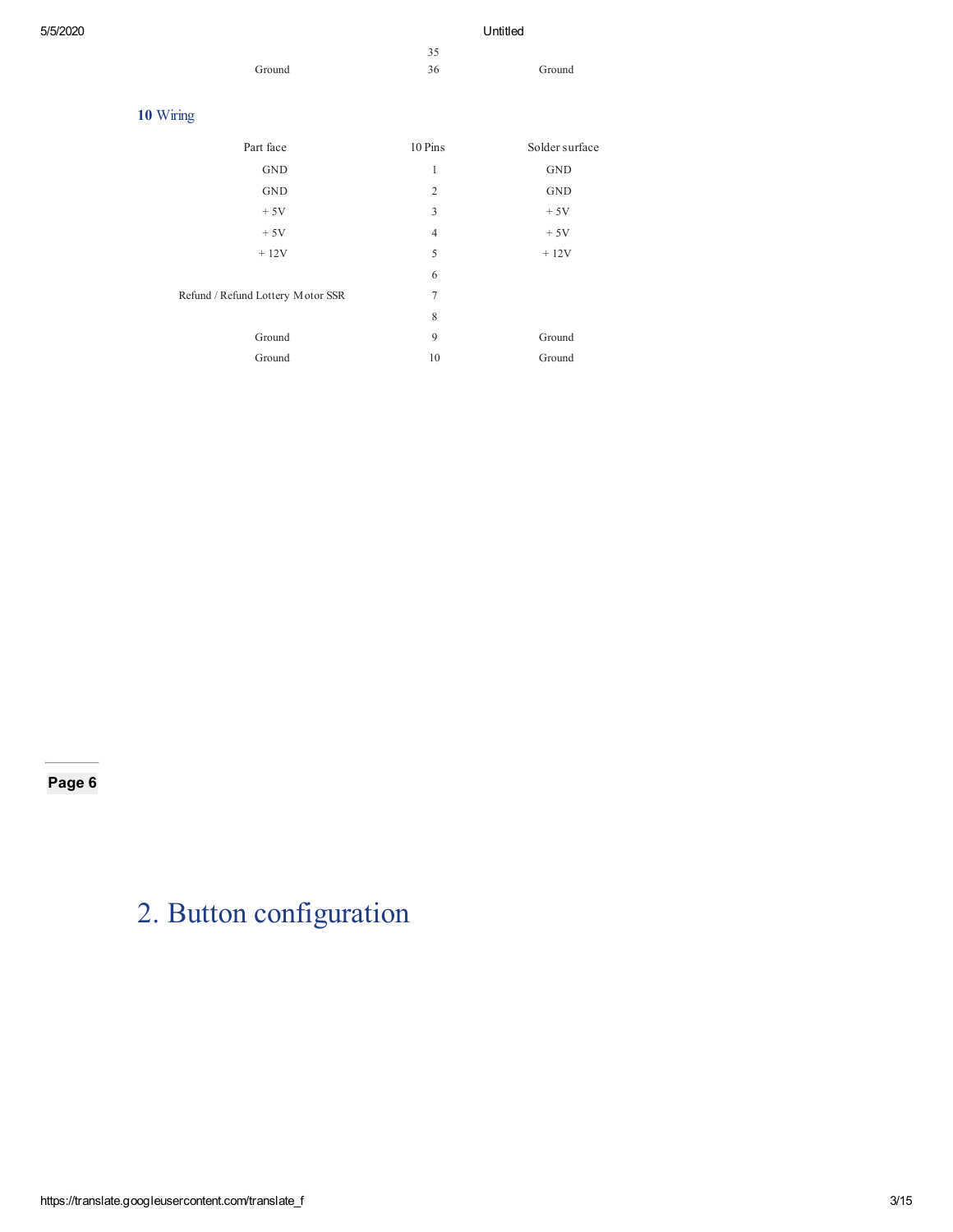# 3. Audit and system settings

Audit process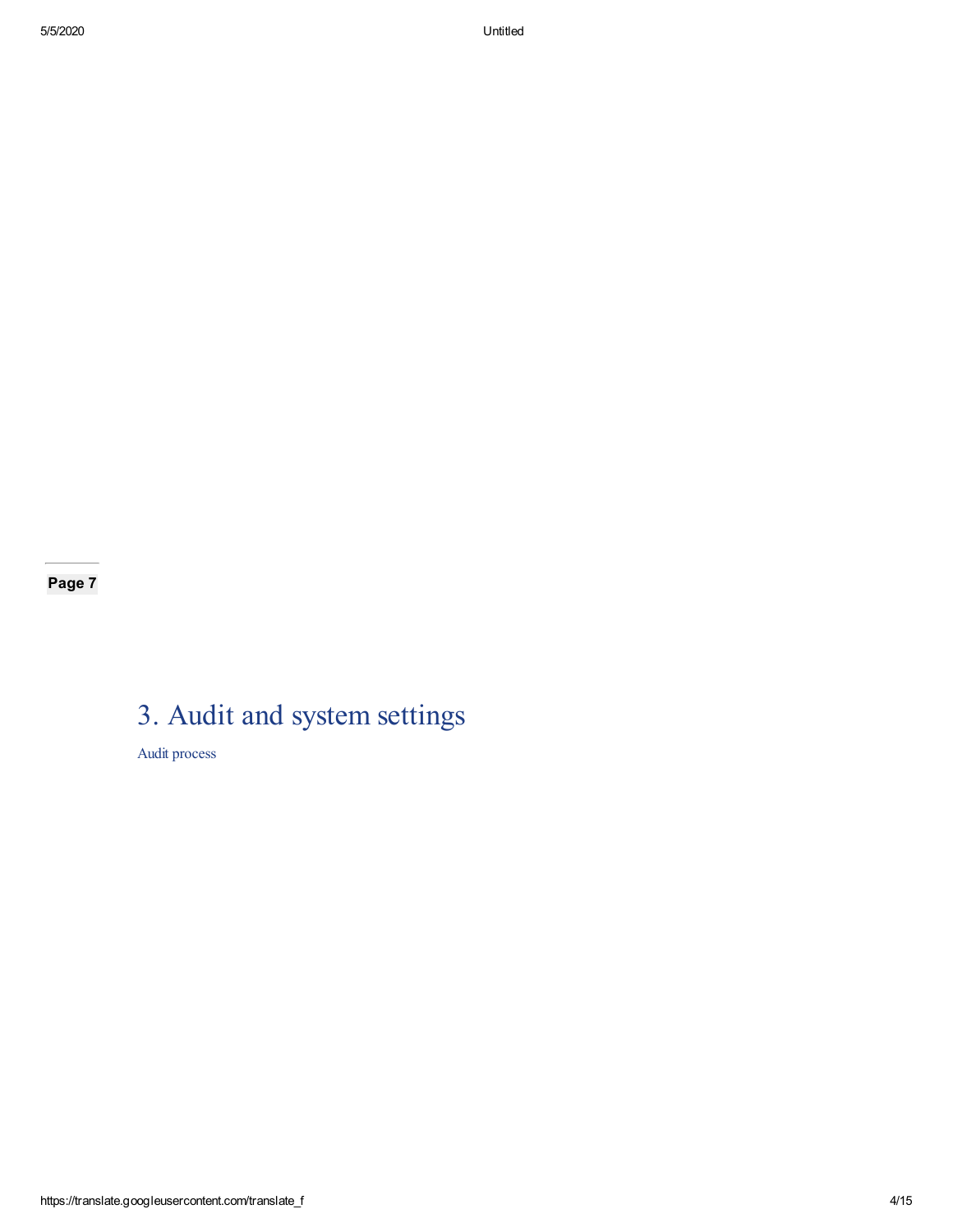## 4. System and probability adjustment

Press [Check Account ] → [SystemInformation] → [Enter Password] → [SystemAdjustment] to select the required adjustment The whole project.

#### system setting

| project                   | Setting options                                                                                         | Factory setting |
|---------------------------|---------------------------------------------------------------------------------------------------------|-----------------|
| Maximum bet               | 45, 90, 180, 270, 360, 450                                                                              | 450             |
| Minimum bet               | 45, 90, 180, 270, 360, 450                                                                              | 45              |
| Coin ratio                | 1, 2, 5, 10, 20, 25, 40, 50, 75, 100, 150, 200, 300,<br>500, 1000, 2000, 3000, 4000, 5000, 10000, 20000 | 100             |
| Score ratio               | 1, 2, 5, 10, 20, 25, 40, 50, 75, 100, 150, 200, 300,<br>500, 1000, 2000, 3000, 4000, 5000, 10000, 20000 | 1000            |
| Banknote ratio            | 1, 2, 5, 10, 20, 25, 40, 50, 75, 100, 150, 200, 300,<br>500, 1000, 2000, 3000, 4000, 5000, 10000, 20000 | 100             |
| Washing ratio             | 1, 2, 5, 10, 20, 25, 40, 50, 75, 100, 150, 200, 300,<br>500, 1000, 2000, 3000, 4000, 5000, 10000, 20000 | 1000            |
|                           | Maximum score 50000, 100000, 200000, 300000, 400,000, 500000                                            | 500000          |
| System break              | 200000, 500000, 1000000, 2000000, 3000000, 4000000,<br>5000000                                          | 5000000         |
|                           | Continue to play <b>soundos</b> iver one of fit e000, 200,000, 250,000                                  | 250000          |
| Model music               | Yes. no                                                                                                 | no              |
|                           | The main game background music there, no                                                                | Have            |
| Cash in                   | Yes, no                                                                                                 | no              |
| Score                     | Yes, no                                                                                                 | Have            |
| Wash                      | Yes, no                                                                                                 | Have            |
| Coin                      | Yes. no                                                                                                 | Have            |
| Withdraw points, no       |                                                                                                         | Have            |
| Automatic withdrewallo    |                                                                                                         | no              |
|                           | Automatic refund points 5000, 10000, 20000, 30000, 50000                                                | 5000            |
| Lottery ratio             | 100, 200, 250, 500, 1000, 2000, 2500, 5000, 10000                                                       | 100             |
|                           | Withdrawal modeMoney back, lottery ticket refund                                                        | Refund          |
| Refund machine modeO, NC. |                                                                                                         | N <sub>O</sub>  |

Precautions:

1. Systemsetting password factory default value: Press the [Start key] 8 times.

2. When the refund is [None] , the systemwill hide the options of [Auto Refund] and [Auto Refund Score] .

3. When the automatic refund is [Off] , the systemwill hide the [Automatic Refund Score] option.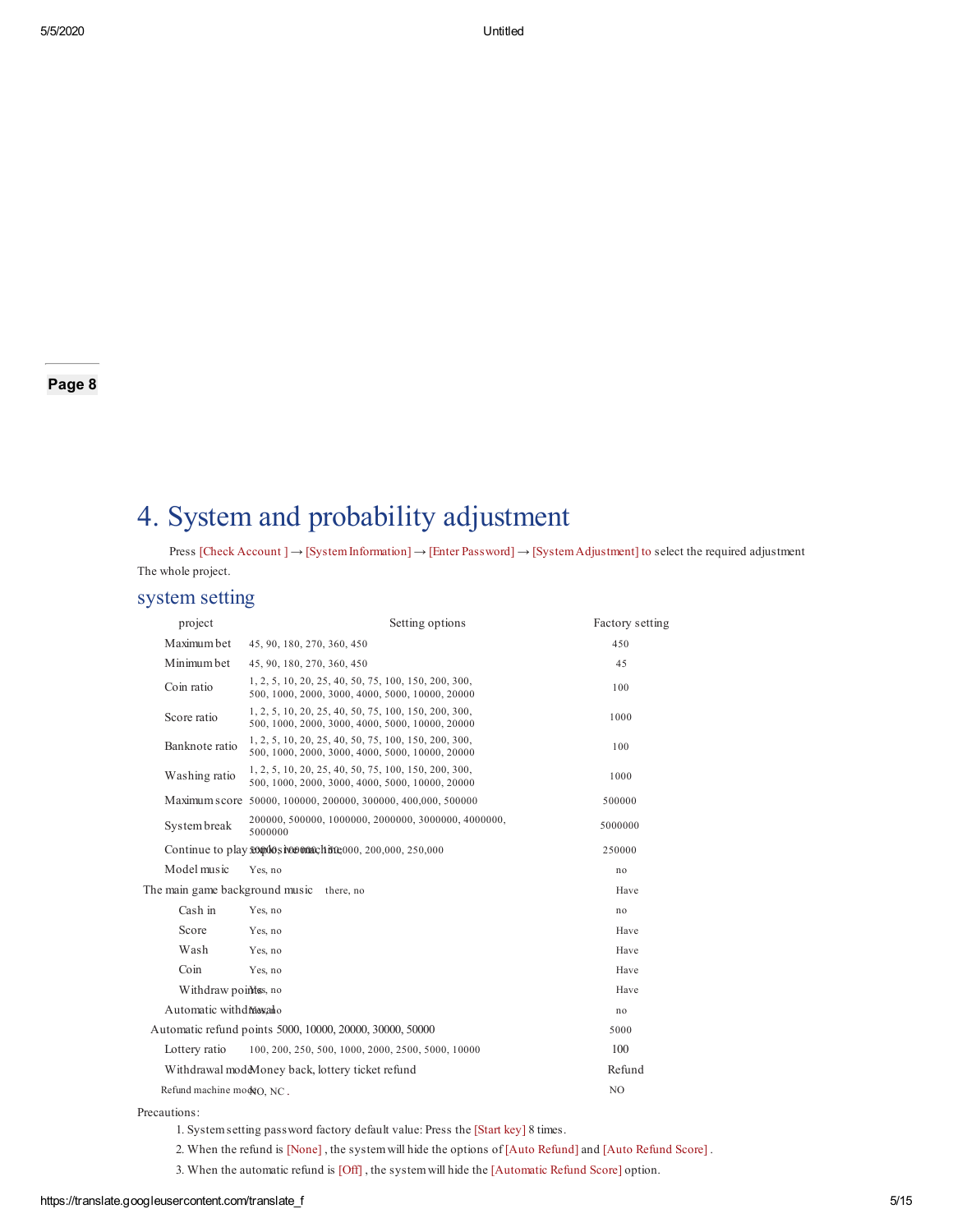## Probability adjustment

Press [Check Account ] → [SystemInformation] → [Enter Password] → [Probability Adjustment] to select the required adjustment The whole project. project Setting options Factory setting

| <b>DIOJCCL</b> | <b>SCILLER OPLIQUE</b>                           | ractory setting |
|----------------|--------------------------------------------------|-----------------|
|                | 95.0%, 95.5%, 96.0%, 96.5%, 97.0%, 97.5%, 98.0%, |                 |
| Main game odds | 98.5%, 99.0%, 99.5%, 100.0%                      | 98.0%           |
|                | Double the game probability 97.0%, 98.0%, 99.0%  | 98.0%           |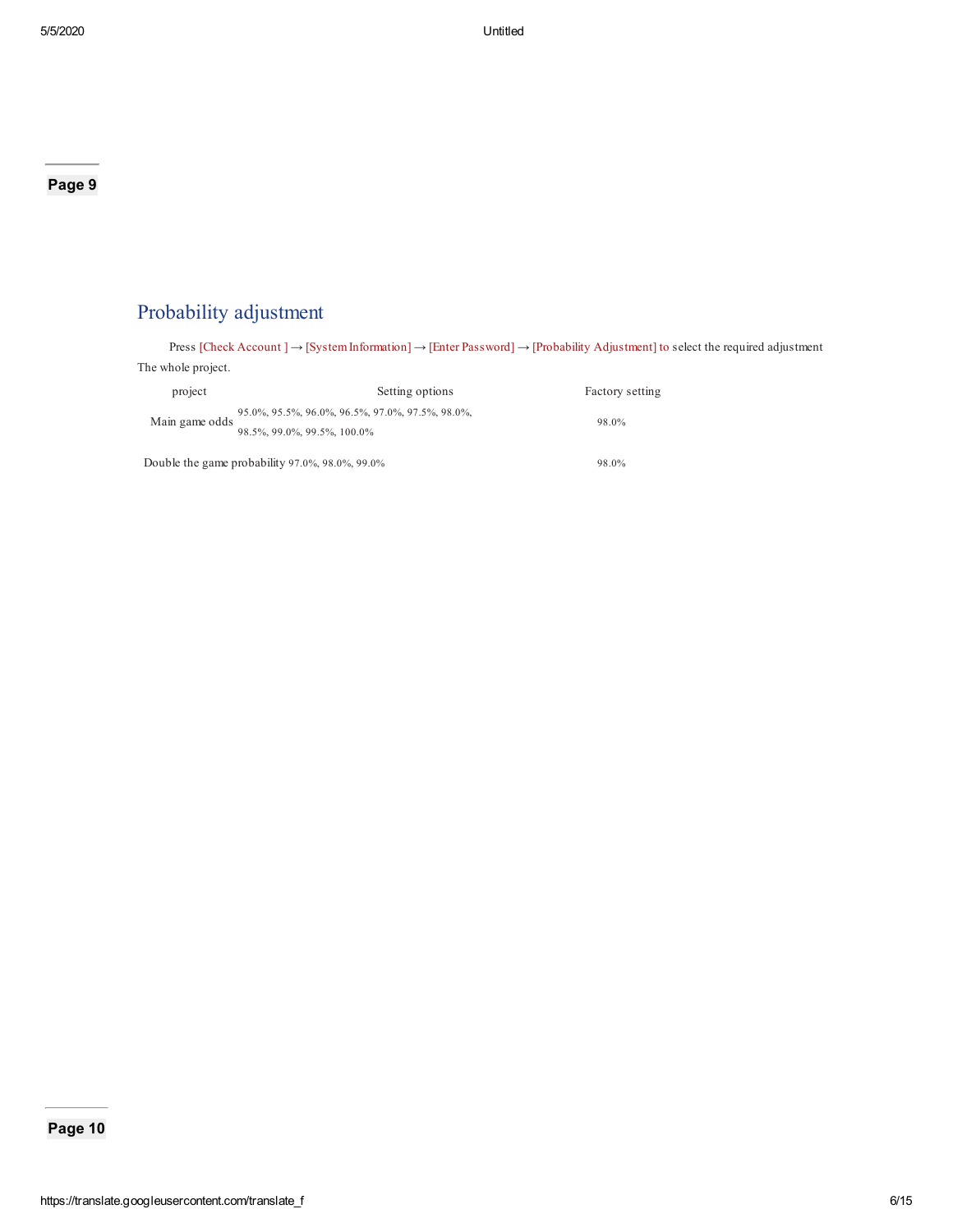## 4. System adjustment

### Main gameplay instructions

"Fafafa" is a 15-round 9-line game with a free runner game and a feature

Games, a continued game. After the player inserts the coin, press the [Bet Points] or [MaxBet Points] button to performthe bet transfer

Work, and then press the [Start] or [Auto] button to start the runner; after the runner stops, it will automatically start the match,

On the specified line, fromleft to right or fromright to left, more than three identical patterns appear consecutively, you can get the corresponding multiple After winning the game, players can also choose to score or enter the continuation game.

Runner area

#### AUTO PLAY:

- 1. Automatic mode is divided into general and fast two-stage mode
- 2. After pressing the  $R$ uto Key』, it becomes the automatic mode 1
- 3. After pressing the "Auto key" again, it becomes the automatic mode 2
- 4. Press "Auto key" again to return to normal mode

"Fafafa" main game screen

#### Connection rules

Schematic diagram of connection rules

Page 11

#### Free games

When the main game appears any more than 3 (incluent lines) and trigger free games; free games

Any 3 (inclusive) or more in the number of innings Patterns can increase the number of free games.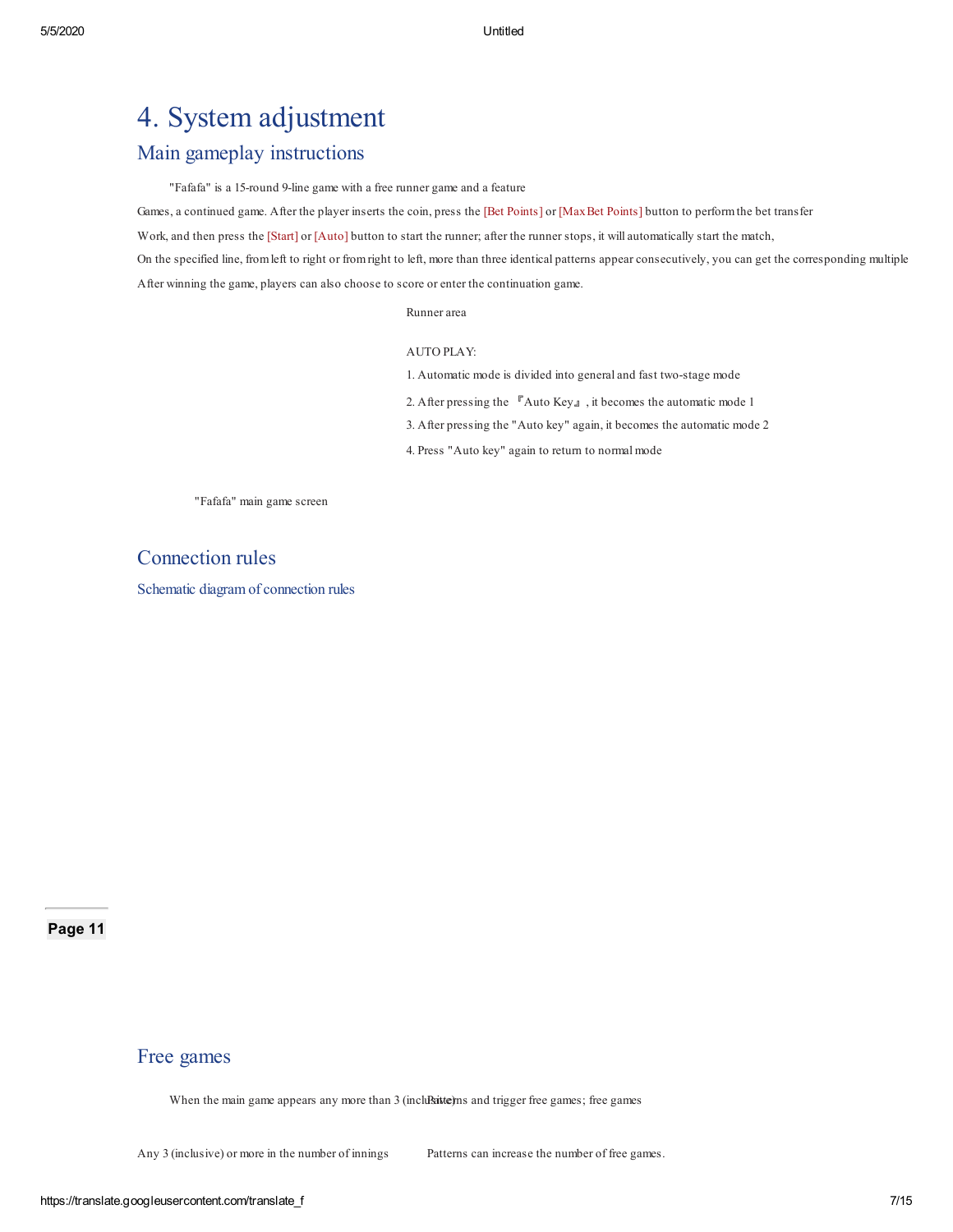#### 5/5/2020 Untitled

| 5 | Play 50 free games |
|---|--------------------|
|   | Play 20 free games |
|   | Play 10 free games |

Each game is randomly given fromGolden Bat 1 to 3

Line up Pattern, and stop

All on the screen after the round Pattern, metropolis

Expand into a whole string, greatly increasing the chance of full prizes!

#### Page 12

#### Featured games

When the game is stopped, more than two (inclusive) pattern,

The patterns will unfold in series, greatly improving the chance of winning!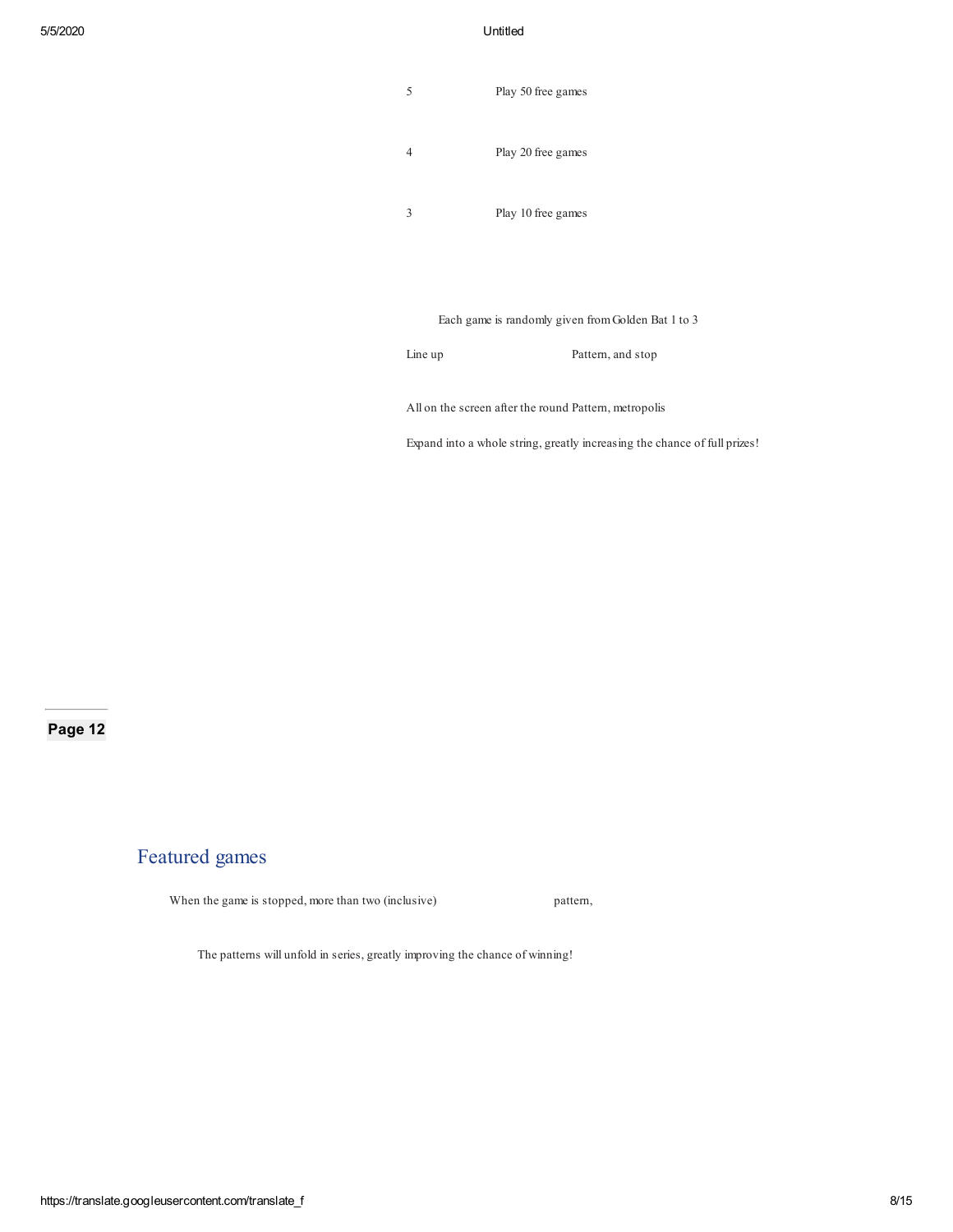### Overall Award

When the game stops, except for the blond hair pattern and silver hair pattern, the rest of the patterns are the same, you can get the picture The overall award for the case! Players in the main game or free game are triggered by the opportunity to win the full prize opportunity.

## Overall Prize Multiplier Table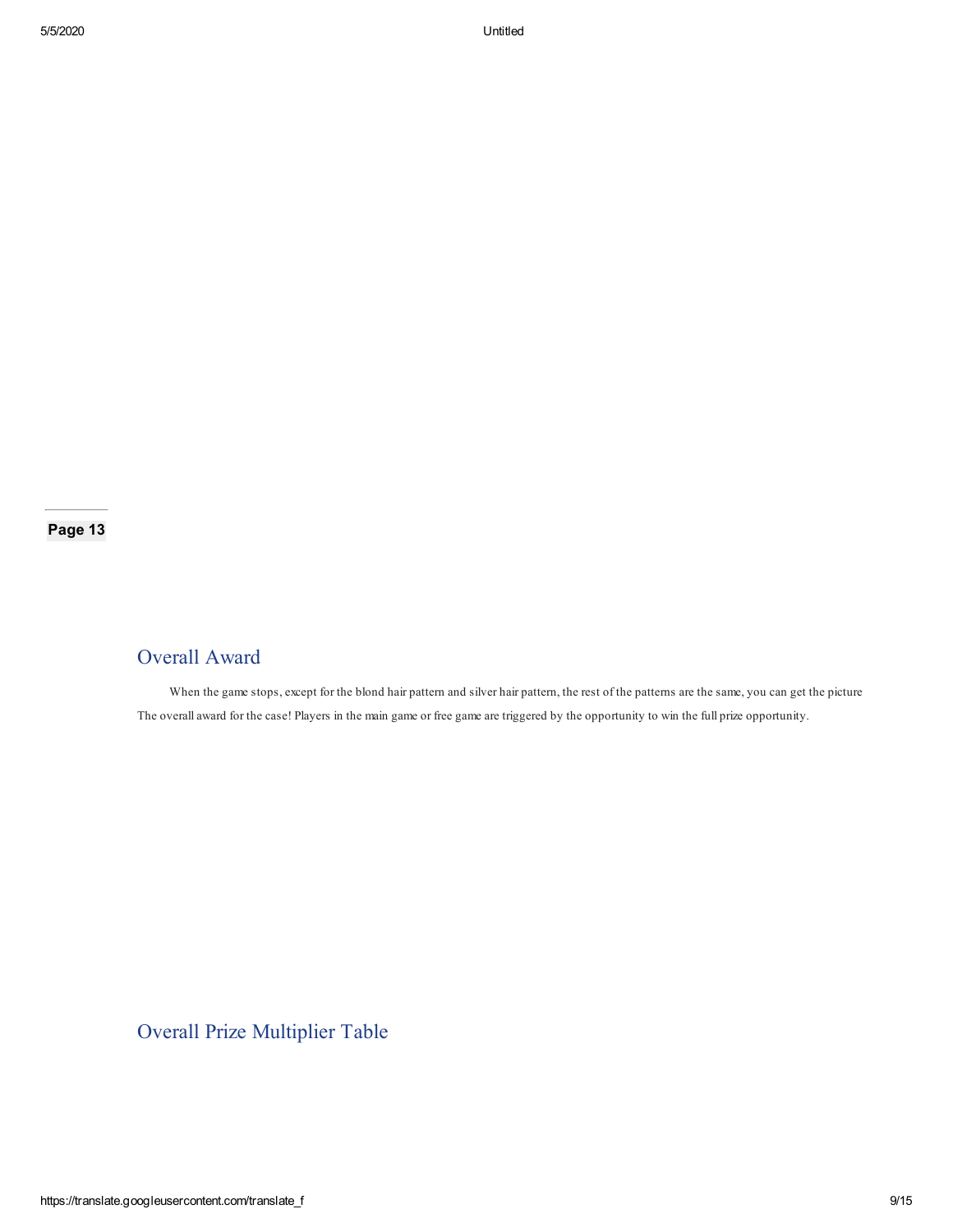# 5. Error Message

| Message type      | Processing method                                                                                                                                                                            |
|-------------------|----------------------------------------------------------------------------------------------------------------------------------------------------------------------------------------------|
| Cash box is empty | Please make up the currency and press the [open key] and [check account key] to cancel the error message<br>interest.                                                                        |
| Refund error      | Please check whether the coin refund machine has card currency or other faults, and eliminate the fault<br>Press [Open Minute Button] and [Check Account Button] to clear the error message. |
| Lottery is empty  | Please fill new lottery press [] to open sub-key and [] key audit released<br>Error message.                                                                                                 |
| Refund error      | Please check whether the lottery machine has a card lottery or other failures, eliminate the cause<br>Press [Open Minute Button] and [Check Account Button] to cancel the error message.     |
| Coin error        | Please check the slot machine for card coins or other failures, and eliminate the failure<br>Press [Open Minute Button] and [Check Account Button] to clear the error message.               |
| Scoring error     | Please press [Check Account] to enter system information and execute system reset<br>Actions.                                                                                                |
| Wrong points      | Please press [Check Account] to enter system information and execute system reset<br>Actions.                                                                                                |
| Betting error     | Please press [Check Account] to enter system information and execute system reset<br>Actions.                                                                                                |
|                   | Score has reached the uppleasing term is [Wash Points] to wash the scores to clear the error message.                                                                                        |

Record limit Please press 【 Check Account】 to enter system information and execute system reset Actions.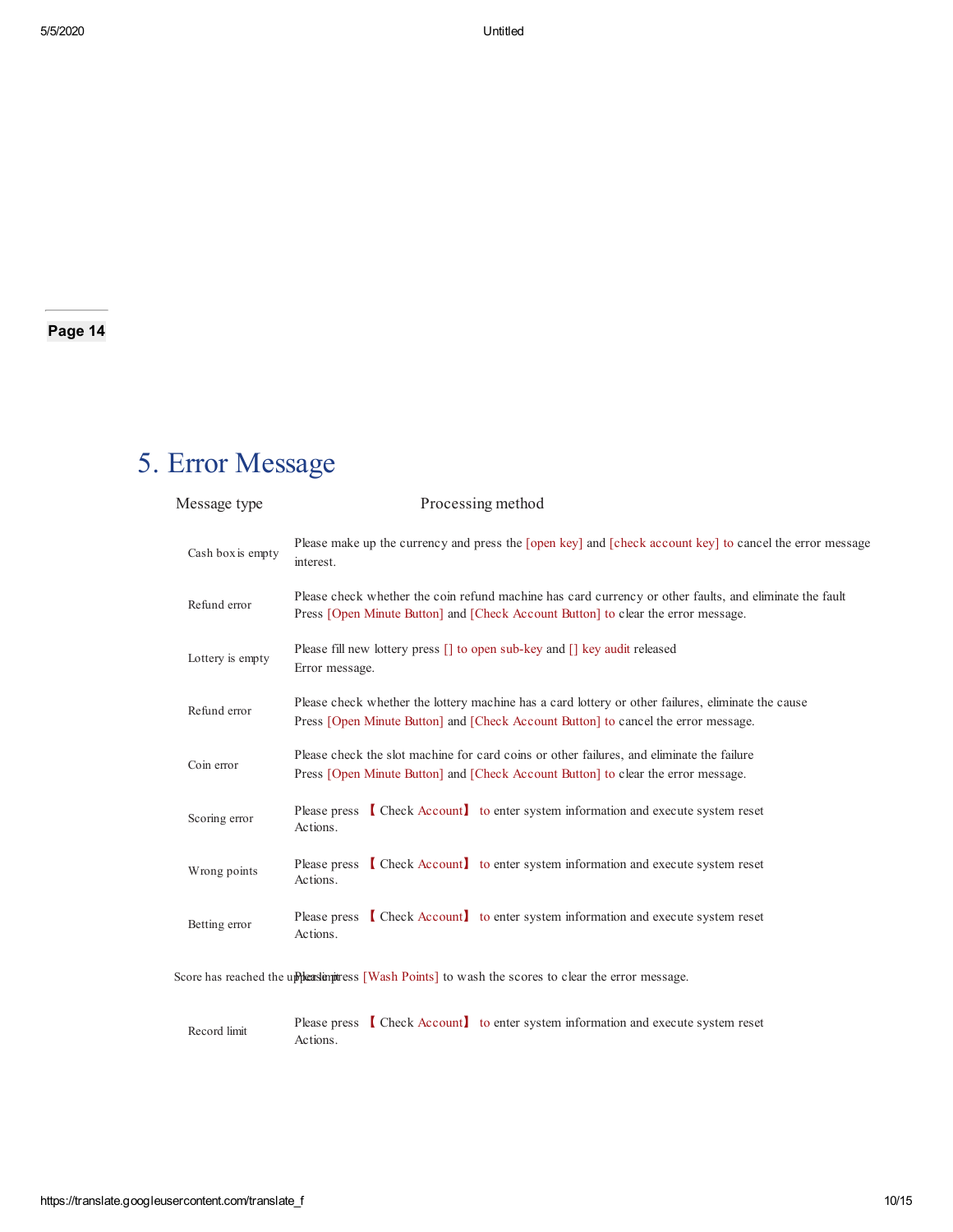# 6. Appendix: Game Record Form

Hair Hair game record record table

| Business hall location | Meter reading date         |                               |
|------------------------|----------------------------|-------------------------------|
| Terrace                | version                    | Minute<br>$=$<br>Market value |
| Main game odds         | Odds                       |                               |
| Main game record       | Free game record           | Double game record            |
| Cash in                | Free games                 | Total play                    |
| Coin                   | Free game score            | Total wins                    |
| Refund                 | Overall Award Record       | percentage                    |
| Score                  | Total prizes               | Total play score              |
| Wash                   | <b>Overall Award Score</b> | Total win points              |
| Progressive score      |                            | percentage                    |
| Total refund points    |                            | Bibi                          |
| Revenue                |                            | Fence times                   |
| percentage             |                            | Fortuna Times                 |
| Total play score       |                            |                               |
| Total win points       |                            |                               |
| percentage             |                            |                               |
| Total play             |                            |                               |
| Total wins             |                            |                               |
| percentage             |                            |                               |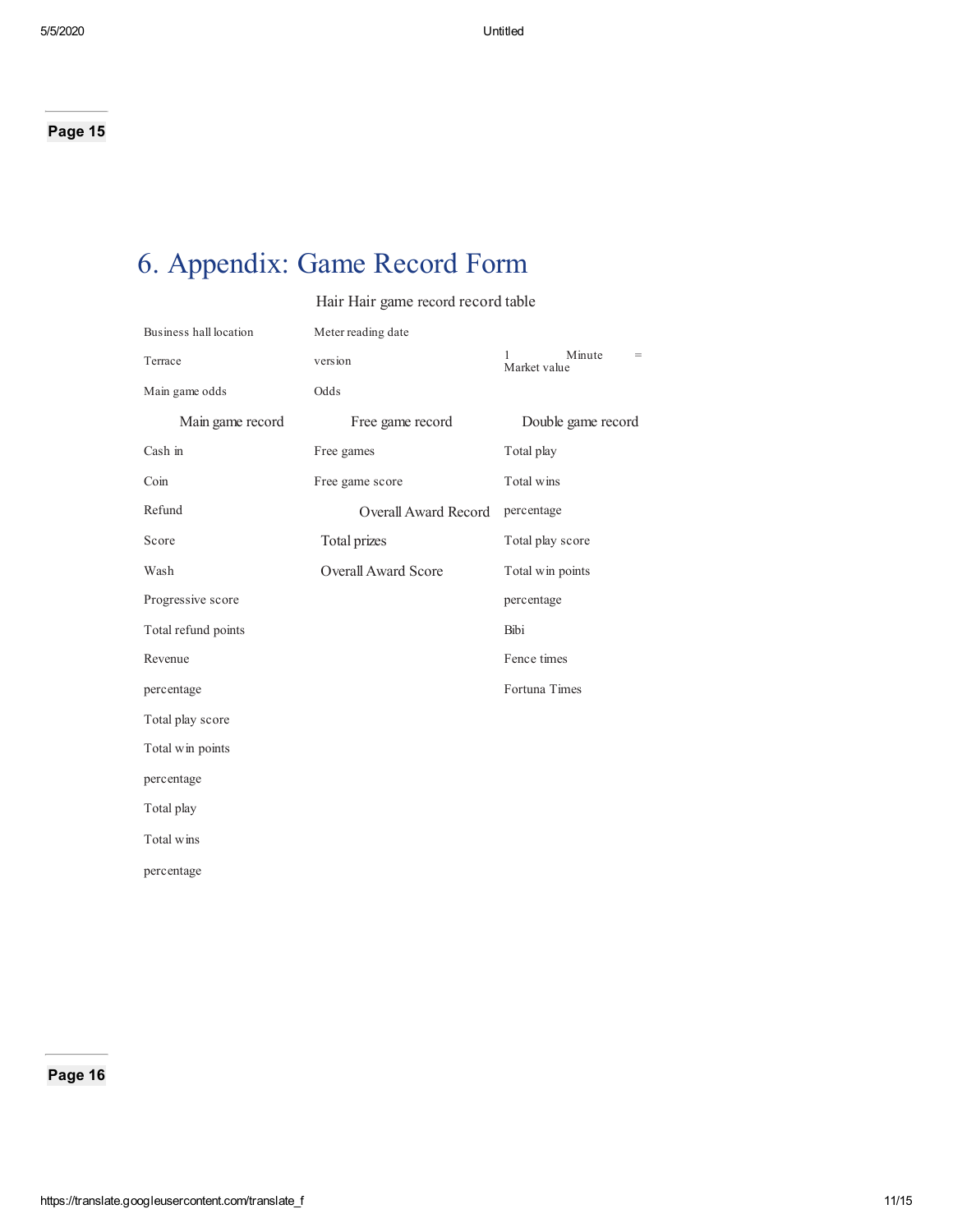NOTES:

Page 17

NOTES: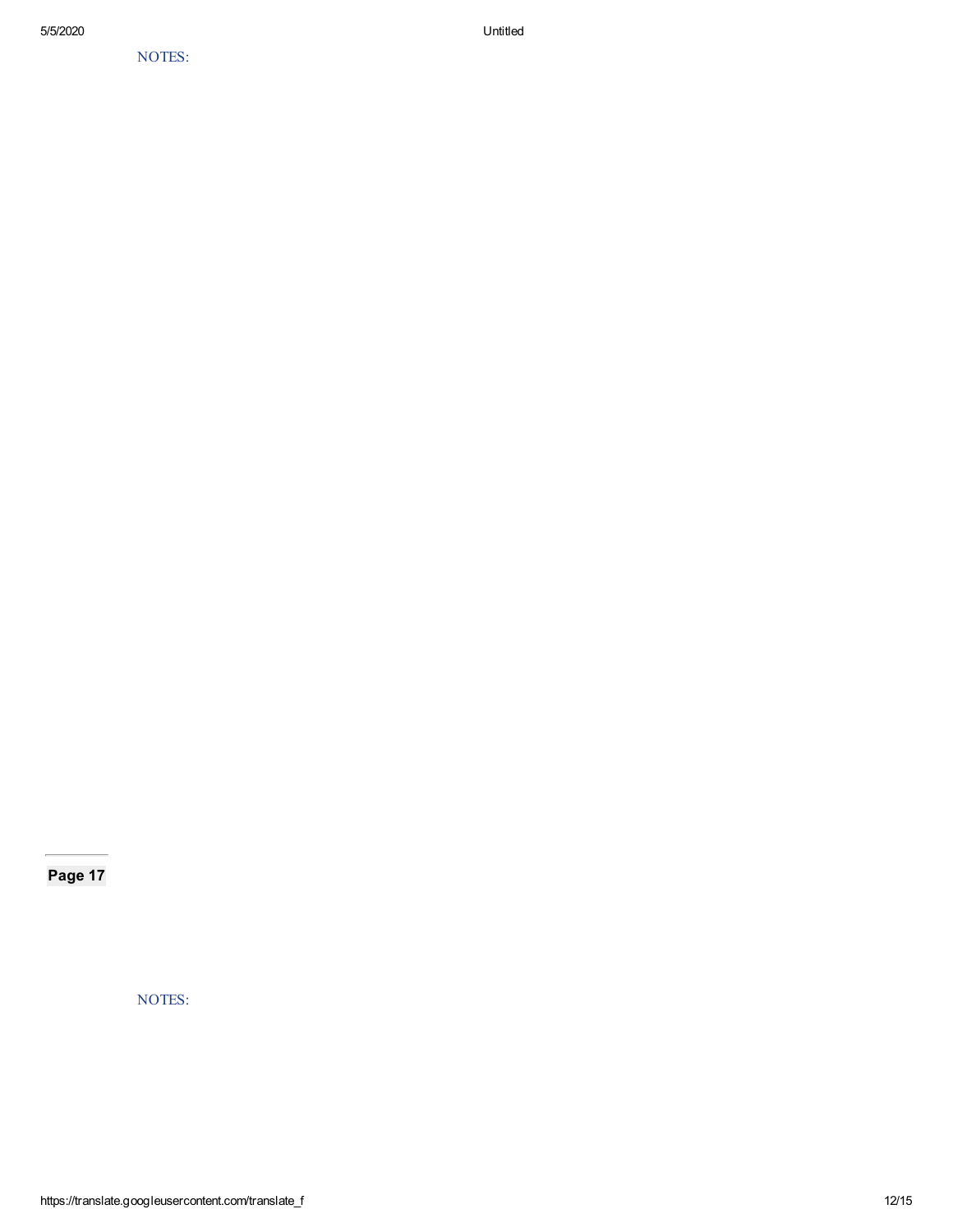NOTES: